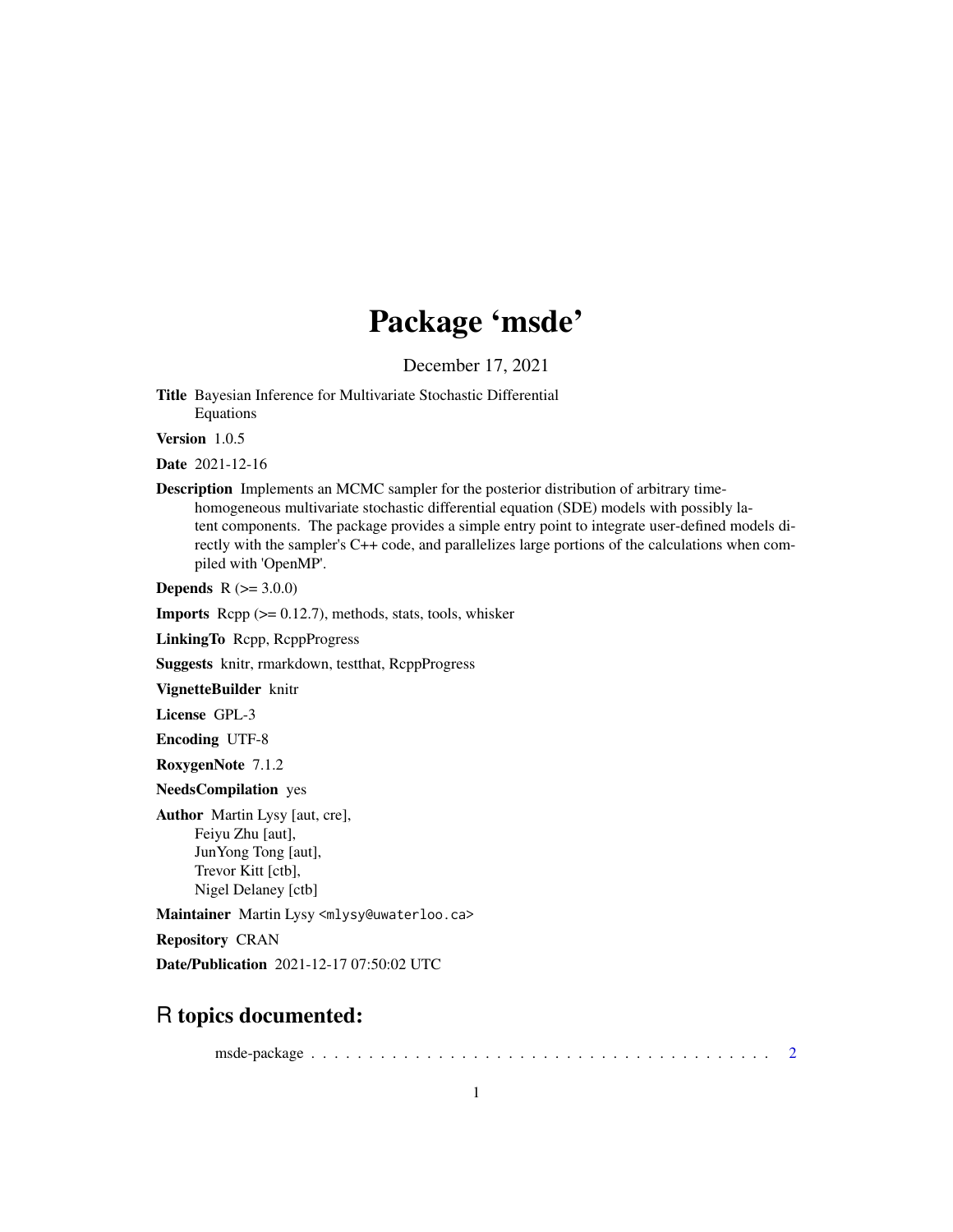#### <span id="page-1-0"></span>2 msde-package

| Index |  |
|-------|--|

msde-package *msde: Bayesian Inference for Multivariate Stochastic Differential Equations*

#### Description

Implements an MCMC sampler for the posterior distribution of arbitrary time-homogeneous multivariate stochastic differential equation (SDE) models with possibly latent components. The package provides a simple entry point to integrate user-defined models directly with the sampler's C++ code, and parallelizes large portions of the calculations when compiled with 'OpenMP'.

#### Details

See package vignettes; vignette("msde-quicktut") for a tutorial and vignette("msde-exmodels") for several example models.

#### Author(s)

Maintainer: Martin Lysy <mlysy@uwaterloo.ca>

Authors:

- Feiyu Zhu
- JunYong Tong

Other contributors:

- Trevor Kitt [contributor]
- Nigel Delaney [contributor]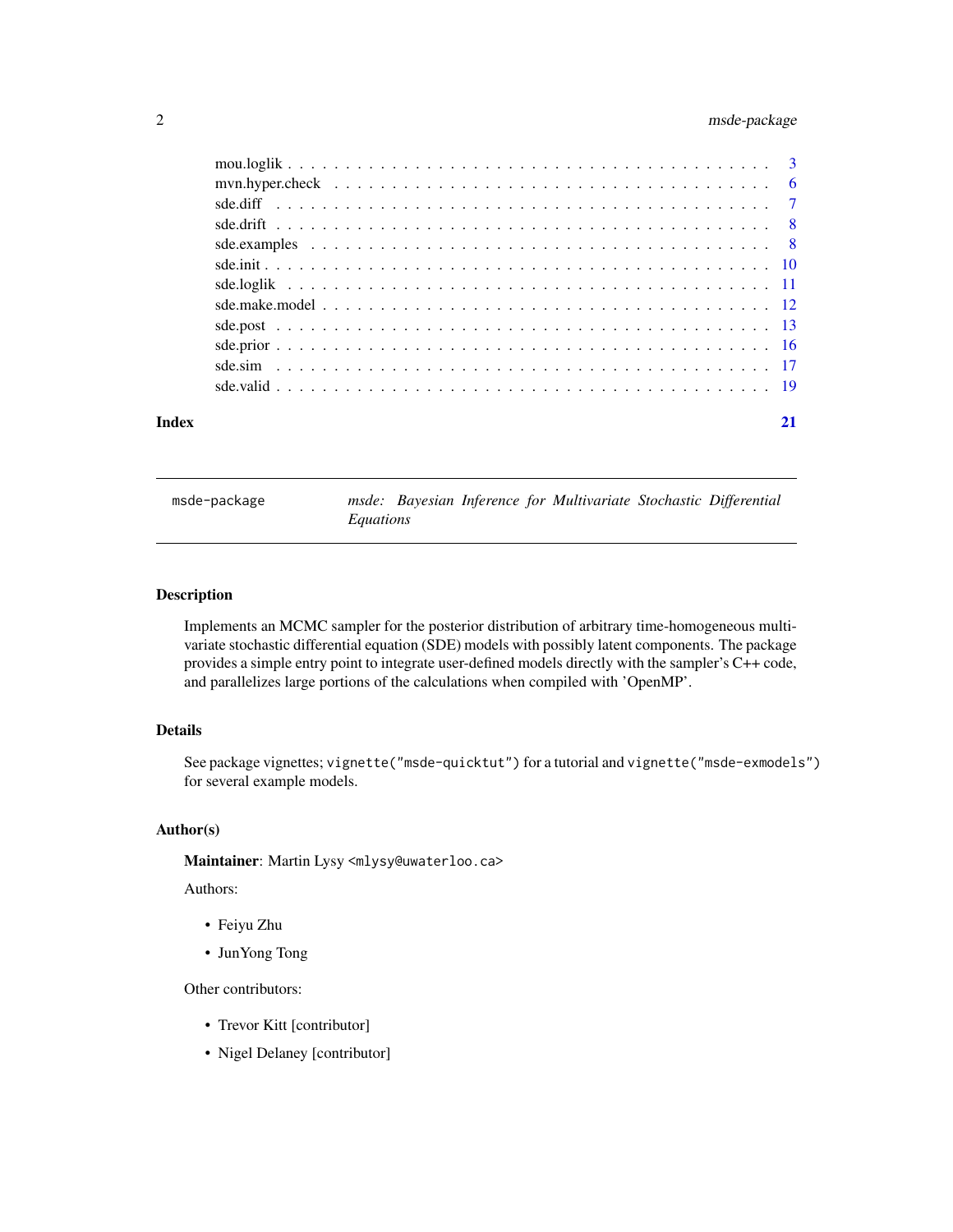#### <span id="page-2-0"></span>mou.loglik 3

#### Examples

```
# Posterior inference for Heston's model
# compile model
hfile <- sde.examples("hest", file.only = TRUE)
param.names <- c("alpha", "gamma", "beta", "sigma", "rho")
data.names <- c("X", "Z")
hmod <- sde.make.model(ModelFile = hfile,
                       param.names = param.names,
                       data.names = data.names)
# or simply load pre-compiled version
hmod <- sde.examples("hest")
# Simulate data
X0 \leq -c(X = log(1000), Z = 0.1)theta <- c(alpha = 0.1, gamma = 1, beta = 0.8, sigma = 0.6, rho = -0.8)
dT < -1/252nobs <- 1000
hest.sim \leq sde.sim(model = hmod, x0 = X0, theta = theta,
                    dt = dT, dt \cdot \sin = dT/10, nobs = nobs# initialize MCMC sampler
# both components observed, no missing data between observations
init \leq sde.init(model = hmod, x = hest.sim$data,
                 dt = hest.sim$dt, theta = theta)
# Initialize posterior sampling argument
nsamples <- 1e4
burn <- 1e3
hyper <- NULL # flat prior
hest.post <- sde.post(model = hmod, init = init, hyper = hyper,
                      nsamples = nsamples, burn = burn)
# plot the histogram for the sampled parameters
par(mfrow = c(2,3))for(ii in 1:length(hmod$param.names)) {
 hist(hest.post$params[,ii],breaks=100, freq = FALSE,
       main = parse(text = hmod$param.name[ii]), xlab = ''")}
```
mou.loglik *Loglikelihood for multivariate Ornstein-Uhlenbeck process.*

#### Description

Computes the exact Euler loglikelihood for any amount of missing data using a Kalman filter.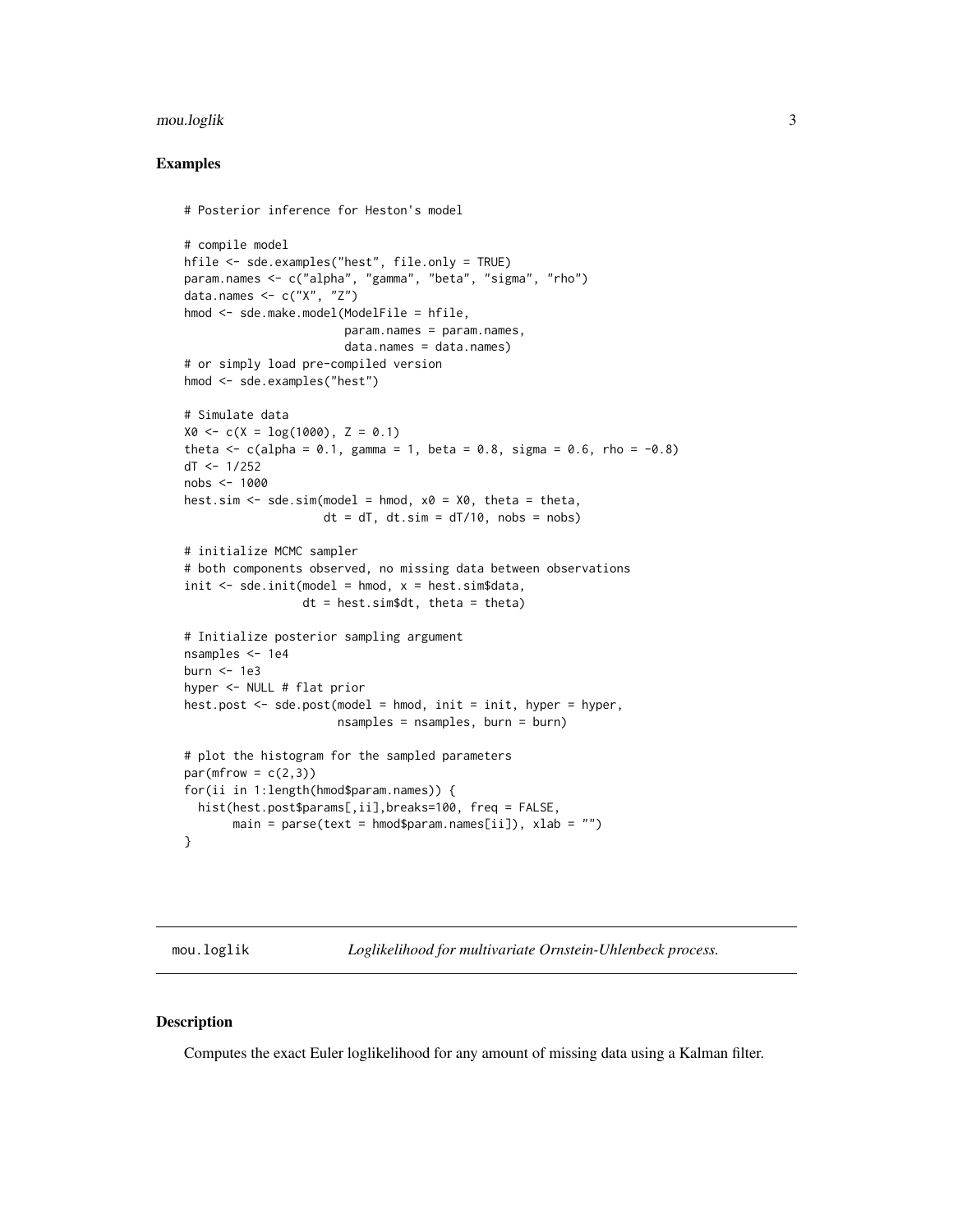#### <span id="page-3-0"></span>Usage

mou.loglik(X, dt, nvar.obs, Gamma, Lambda, Phi, mu0, Sigma0)

#### Arguments

| X           | An nobs x ndims matrix of complete data.                                                                                                                                               |
|-------------|----------------------------------------------------------------------------------------------------------------------------------------------------------------------------------------|
| dt          | A scalar or length nobs-1 vector of interobservations times.                                                                                                                           |
| nvar.obs    | A scalar or length nobs vector of integers between 0 and ndims denoting the<br>number of observed SDE variables in each row of data. Defaults to ndims. See<br>sde.init() for details. |
| Gamma       | A ndims x ndims of linear-drift parameters. See Details.                                                                                                                               |
| Lambda      | A length-ndims vector of constant-drift parameters. See Details.                                                                                                                       |
| Phi         | A ndims x ndims positive definite variance matrix. See Details.                                                                                                                        |
| mu0, Sigma0 | Mean and variance of marginal multivariate normal distribution of $X[1,].$ De-<br>faults to iid standard normals for each component.                                                   |

#### Details

The *p*-dimensional multivariate Ornstein-Uhlenbeck (mOU) process  $Y_t = (Y_{1t}, \ldots, Y_{dt})$  satisfies the SDE

$$
dY_t = (\Gamma Y_t + \Lambda)dt + \Phi^{1/2}dB_t,
$$

where  $B_t = (B_{1t}, \ldots, B_{pt})$  is p-dimensional Brownian motion. Its Euler discretization is of the form

$$
Y_{n+1} = Y_n + (\Gamma Y_n + \Lambda)\Delta_n + \Phi^{1/2}\Delta B_n,
$$

where  $Y_n = Y(t_n)$ ,  $\Delta_n = t_{n+1} - t_n$  and

$$
\Delta B_n = B(t_{n+1}) - B(t_n) \stackrel{\text{ind}}{\sim} \mathcal{N}(0, \Delta_n).
$$

Thus,  $Y_0, \ldots, Y_N$  is multivariate normal Markov chain for which the marginal distribution of any subset of timepoints and/or components can be efficiently calculated using the Kalman filter. This can be used to check the MCMC output of [sde.post\(\)](#page-12-1) as in the example.

#### Value

Scalar value of the loglikelihood. See Details.

```
# bivariate OU model
bmod <- sde.examples("biou")
# simulate some data
# true parameter values
Gamma0 \leq 1 \times \text{crossprod}(\text{matrix}(rnorm(4), 2, 2))Lambda0 <- rnorm(2)
```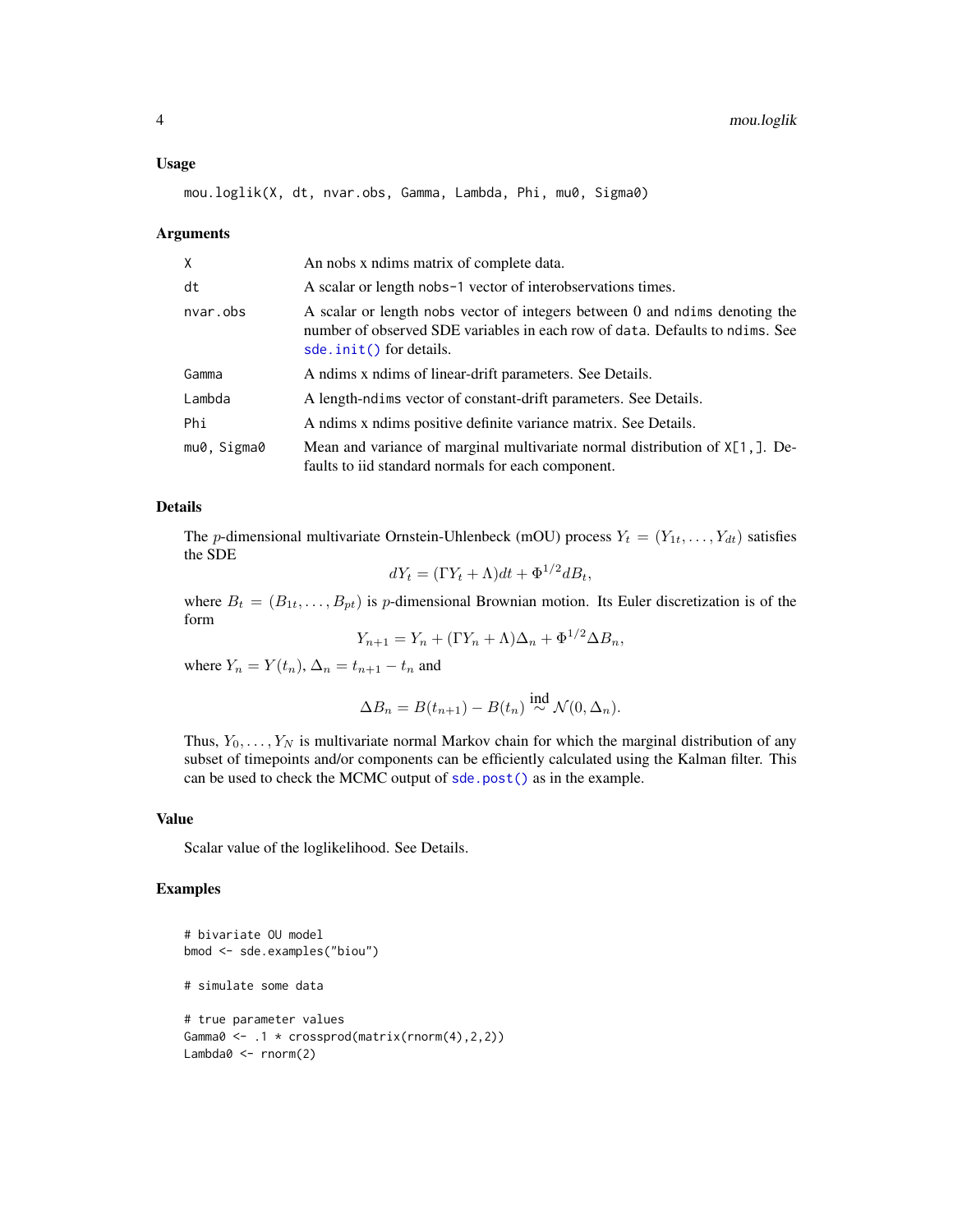#### mou.loglik 5

```
Phi0 <- crossprod(matrix(rnorm(4),2,2))
Psi0 <- chol(Phi0) # precompiled model uses the Cholesky scale
theta0 <- c(Gamma0, Lambda0, Psi0[c(1,3,4)])
names(theta0) <- bmod$param.names
# initial value
Y0 \le - rnorm(2)names(Y0) <- bmod$data.names
# simulation
dT < -runif(1, max = .1) # time step
nObs <- 10
bsim \leq sde.sim(bmod, x0 = Y0, theta = theta0,
                dt = dT, dt \cdot \sin = dT, nobs = nObs)
YObs <- bsim$data
# inference via MCMC
binit \leq sde.init(bmod, x = Y0bs, dt = dT, theta = theta0,
                  nvar.obs = 1) # second component is unobserved
# only Lambda1 is unknown
fixed.params <- rep(TRUE, bmod$nparams)
names(fixed.params) <- bmod$param.names
fixed.params["Lambda1"] <- FALSE
# prior on (Lambda1, Y_0)
hyper \le list(mu = c(0,0), Sigma = diag(2))
names(hyper$mu) <- bmod$data.names
dimnames(hyper$Sigma) <- rep(list(bmod$data.names), 2)
# posterior sampling
nsamples <- 1e5
burn <- 1e3
bpost <- sde.post(bmod, binit, hyper = hyper,
                  fixed.params = fixed.params,
                  nsamples = nsamples, burn = burn)
L1.mcmc <- bpost$params[,"Lambda1"]
# analytic posterior
L1.seq <- seq(min(L1.mcmc), max(L1.mcmc), len = 500)
L1.loglik <- sapply(L1.seq, function(l1) {
  lambda <- Lambda0
  lambda[1] <- l1
  mou.loglik(X = Y0bs, dt = dT, nvar.obs = 1,
             Gamma = Gamma0, Lambda = lambda, Phi = Phi0,
             mu0 = hyper$mu, Sigma0 = hyper$Sigma)
})
# normalize density
L1.Kalman <- exp(L1.loglik - max(L1.loglik))
L1.Kalman <- L1.Kalman/sum(L1.Kalman)/(L1.seq[2]-L1.seq[1])
# compare
hist(L1.mcmc, breaks = 100, freq = FALSE,
     main = expression(p(Lambda[1]*" | "*bold(Y)[1])),
     xlab = expression(Lambda[1]))
lines(L1.seq, L1.Kalman, col = "red")
```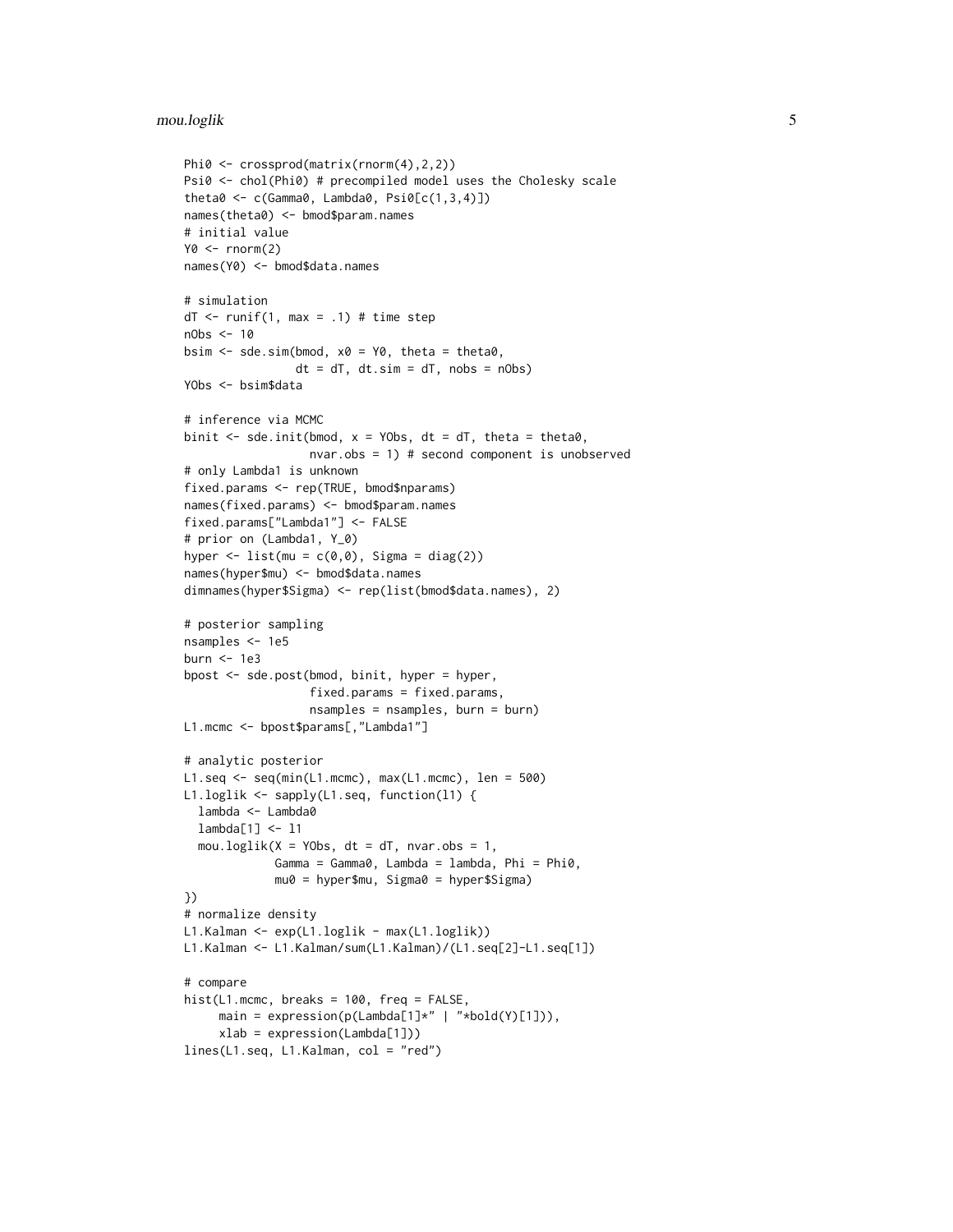```
legend("topright", legend = c("Analytic", "MCMC"),
      pch = c(NA, 22), lty = c(1, NA), col = c("red", "black"))
```
<span id="page-5-1"></span>mvn.hyper.check *Argument checking for the default multivariate normal prior.*

#### Description

Argument checking for the default multivariate normal prior.

#### Usage

mvn.hyper.check(hyper, param.names, data.names)

#### Arguments

| hyper       | The normal prior's hyperparameters: NULL, or a list with elements mu and Sigma, |
|-------------|---------------------------------------------------------------------------------|
|             | corresponding to a named mean vector and variance matrix (see Details).         |
| param.names | Vector of parameter names (see Details).                                        |
| data.names  | Vector of data names (see Details).                                             |

#### Details

This function is not meant to be called directly by the user, but rather to parse the hyper-parameters of a default multivariate normal prior distribution to be passed to the C++ code in [sde.prior\(\)](#page-15-1) and [sde.post\(\)](#page-12-1). This default prior is multivariate normal on the elements of (theta, x0) specified by each of names(mu), rownames(Sigma), and colnames(Sigma). The remaining components are given Lebesgue priors, or a full Lebesgue prior if hyper == NULL. If the names of mu and Sigma are inconsistent an error is thrown.

#### Value

A list with the following elements:

mean The mean vector.

cholSd The upper upper Cholesky factor of the variance matrix.

thetaId The index of the corresponding variables in theta.

xId The index of the corresponding variables in x0.

<span id="page-5-0"></span>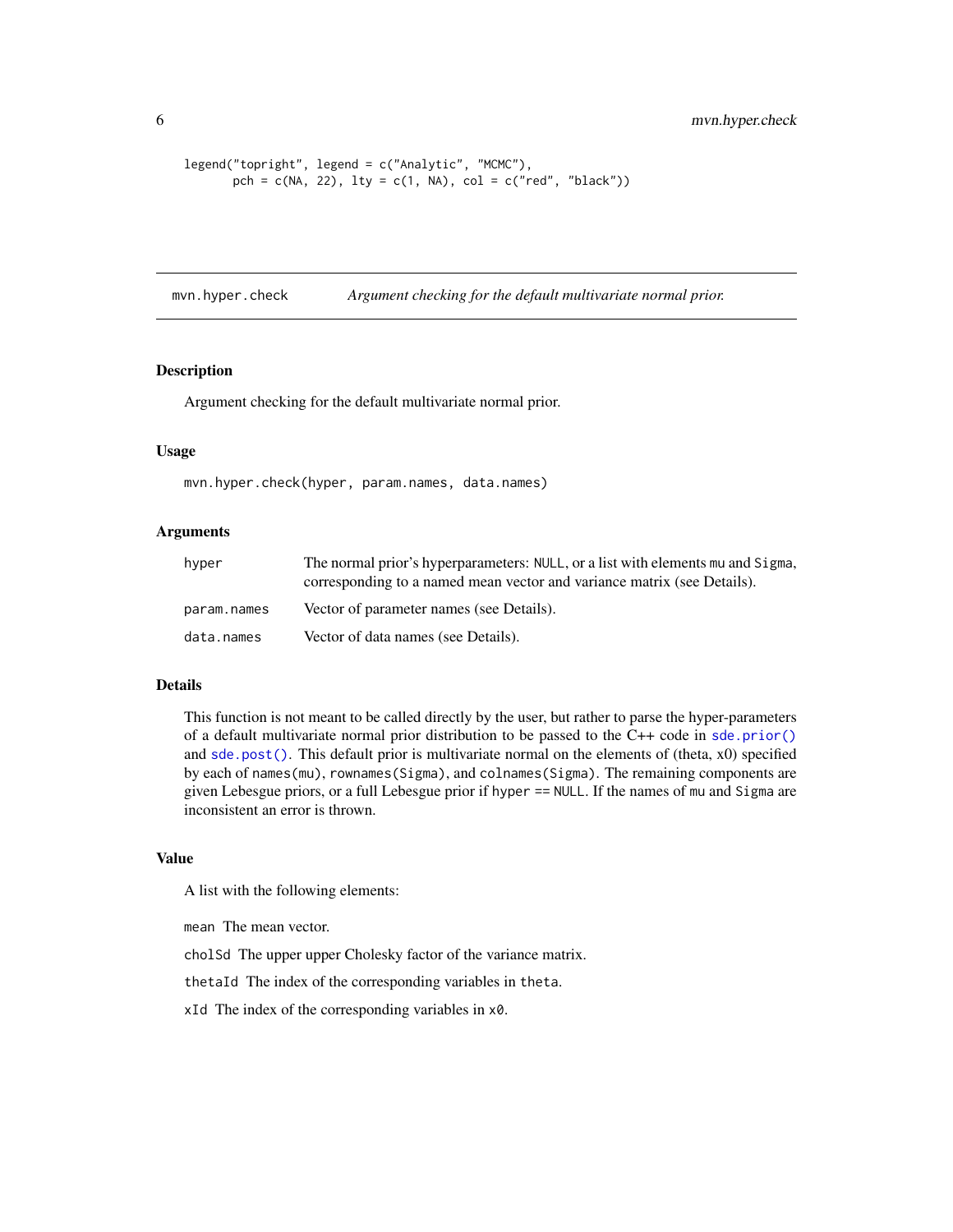<span id="page-6-1"></span><span id="page-6-0"></span>

#### Description

Computes the SDE model's diffusion function given data and parameter values.

#### Usage

```
sde.diff(model, x, theta)
```
#### Arguments

| model | An sde.model object.                                   |
|-------|--------------------------------------------------------|
| x     | A vector or matrix of data with notimes columns.       |
| theta | A vector or matrix of parameters with nparams columns. |

#### Value

A matrix with ndims^2 columns containing the diffusion function evaluated at x and theta. Each row corresponds to the upper triangular Cholesky factor of the diffusion matrix. If either input contains invalid SDE data or parameters an error is thrown.

```
# load Heston's model
hmod <- sde.examples("hest")
#'
# single input
theta <- c(alpha = 0.1, gamma = 1, beta = 0.8, sigma = 0.6, rho = -0.8)
x0 \leq c(X = log(1000), Z = 0.1)sde.diff(model = hmod, x = x0, theta = theta)
#'
# multiple inputs
nreps <-10Theta <- apply(t(replicate(nreps, theta)), 2, jitter)
X0 <- apply(t(replicate(nreps, x0)), 2, jitter)
sde.diff(model = hmod, x = X0, theta = Theta)
#'
# mixed inputs
sde.diff(model = hmod, x = x0, theta = Theta)
```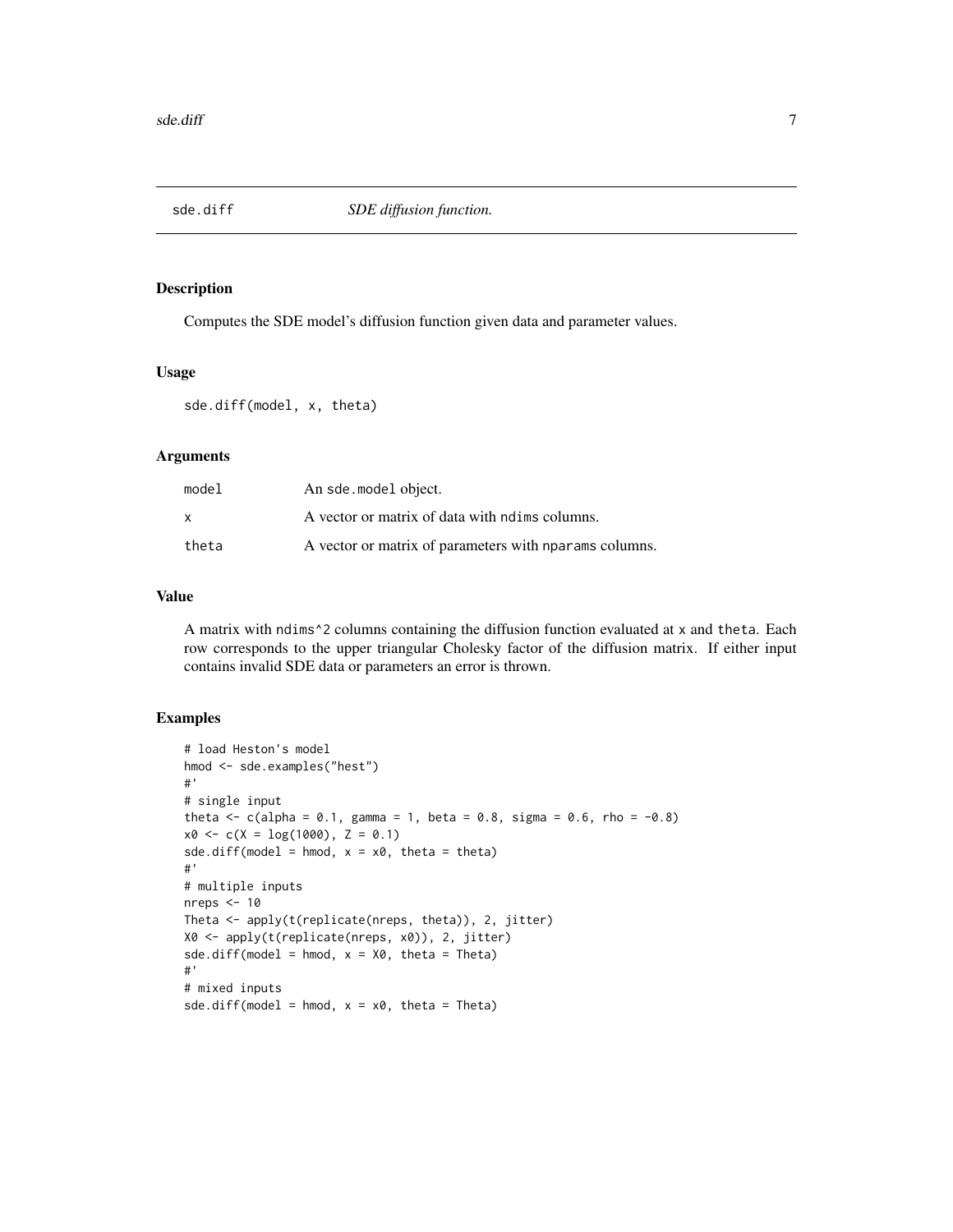<span id="page-7-1"></span><span id="page-7-0"></span>

#### Description

Computes the SDE model's drift function given data and parameter values.

#### Usage

sde.drift(model, x, theta)

#### Arguments

| model        | An sde.model object.                                   |
|--------------|--------------------------------------------------------|
| $\mathsf{x}$ | A vector or matrix of data with notimes columns.       |
| theta        | A vector or matrix of parameters with nparams columns. |

#### Value

A matrix with ndims columns containing the drift function evaluated at x and theta. If either input contains invalid SDE data or parameters an error is thrown.

#### Examples

```
# load Heston's model
hmod <- sde.examples("hest")
# single input
x0 \leq -c(X = log(1000), Z = 0.1)theta <- c(alpha = 0.1, gamma = 1, beta = 0.8, sigma = 0.6, rho = -0.8)
sde.drift(model = hmod, x = x0, theta = theta)
# multiple inputs
nreps <-10Theta <- apply(t(replicate(nreps,theta)),2,jitter)
X0 <- apply(t(replicate(nreps,x0)),2,jitter)
sde.drift(model = hmod, x = X0, theta = Theta)
```
sde.examples *Example SDE models.*

#### Description

Provides sample C++ code for several SDE models.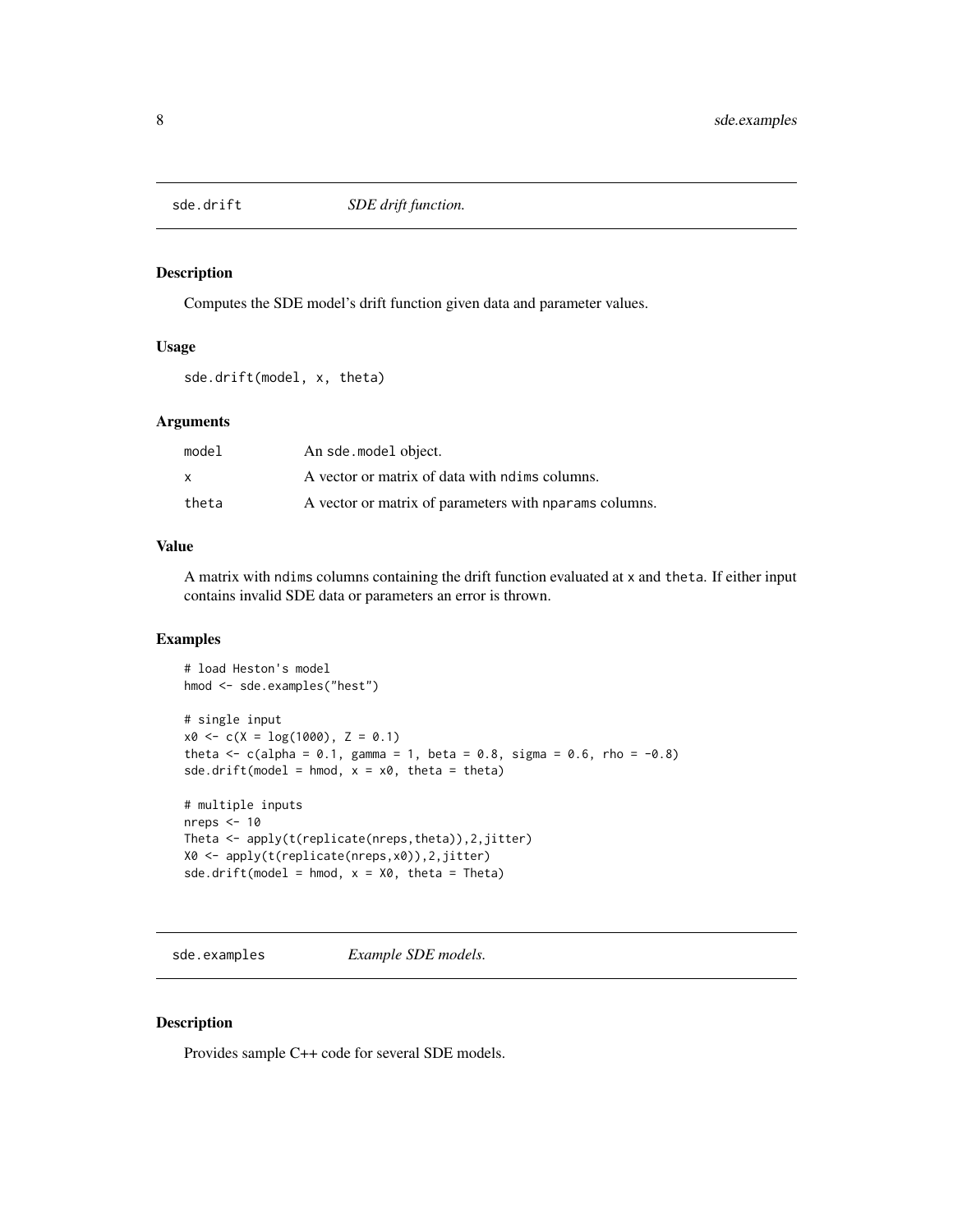#### <span id="page-8-0"></span>sde.examples 9

#### Usage

```
sde.examples(
 model = c("hest", "pgnet", "lotvol", "biou", "eou"),
  file.only = FALSE
\lambda
```
#### Arguments

| model     | Character string giving the name of a sample model. Possible values are: hest,<br>pgnet, lotvol, biou, eou. See Details. |
|-----------|--------------------------------------------------------------------------------------------------------------------------|
| file.only | If TRUE returns only the path to the header file containing the sdemodel object<br>implementation.                       |

#### Details

All pre-compiled models are with the default prior and with OpenMP disabled. A full description of the example models can be found in the package vignette; to view it run vignette("msde-exmodels").

#### Value

An sde.model object, or the path to the C++ model header file.

#### See Also

[sde.make.model\(\)](#page-11-1) for sde.model objects, [mvn.hyper.check\(\)](#page-5-1) for specification of the default prior.

#### Examples

```
# Heston's model
hmod <- sde.examples("hest") # load pre-compiled model
# inspect model's C++ code
hfile <- sde.examples("hest", file.only = TRUE)
cat(readLines(hfile), sep = "\n")
## Not run:
# compile it from scratch
param.names <- c("alpha", "gamma", "beta", "sigma", "rho")
data.names <- c("X", "Z")
hmod <- sde.make.model(ModelFile = hfile,
                       param.names = param.names,
                       data.names = data.names)
```
## End(Not run)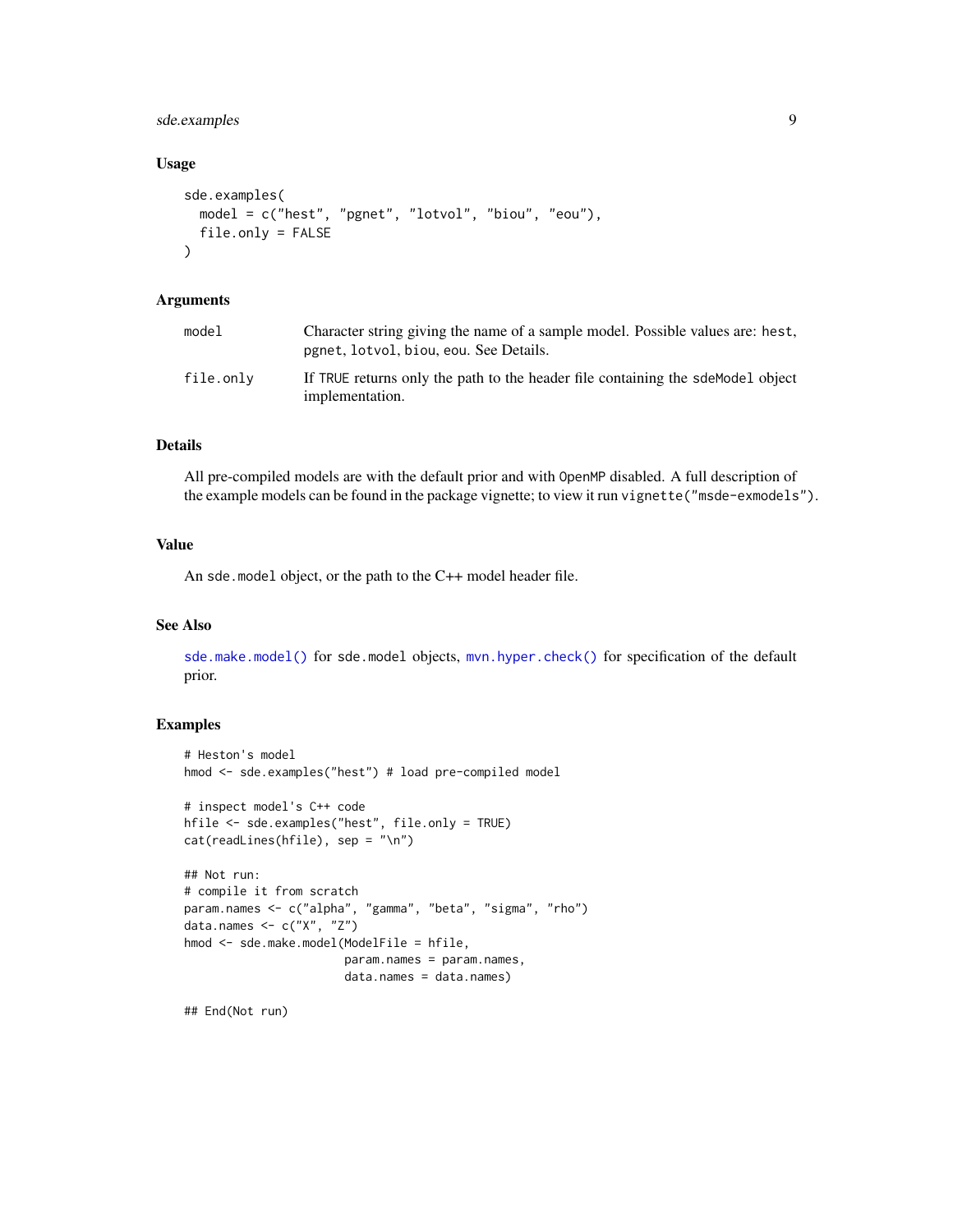<span id="page-9-1"></span><span id="page-9-0"></span>

#### Description

Specifies the observed SDE data, interobservation times, initial parameter and missing data values to be supplied to [sde.post\(\)](#page-12-1).

#### Usage

sde.init(model, x, dt, m = 1, nvar.obs, theta)

#### Arguments

| model        | An sde.model object.                                                                                                                                                    |
|--------------|-------------------------------------------------------------------------------------------------------------------------------------------------------------------------|
| $\mathsf{x}$ | An nobs x ndims matrix of data.                                                                                                                                         |
| dt           | A scalar or length nobs-1 vector of interobservations times.                                                                                                            |
| m            | Positive integer, such that m-1 evenly-spaced missing data time points are placed<br>between observations. See Details.                                                 |
| nvar.obs     | A scalar or length nobs vector of integers between 0 and ndims denoting the<br>number of observed SDE variables in each row of data. Defaults to ndims. See<br>Details. |
| theta        | A length nparams vector of parameter values.                                                                                                                            |

#### Value

An sde.init object, corresponding to a list with elements:

- data An ncomp x ndims matrix of complete data, where ncomp =  $N_m = m * (nobs-1)+1$ .
- dt.m The complete data interobservation time, dt\_m = dt/m.
- nvar.obs.m The number of variables observed per row of data. Note that nvar.obs.m[ $(i-1)*m+1$ ]  $==$  nvar.obs[ii], and that nvar.obs.m[i-1] == 0 if i is not a multiple of m.

params Parameter initial values.

```
# load Heston's model
hmod <- sde.examples("hest")
# generate some observed data
nObs <- 5
x0 \leq -c(X = log(1000), Z = 0.1)X0 <- apply(t(replicate(nObs, x0)), 2, jitter)
dT <- .6
theta \leq c(alpha = 0.1, gamma = 1, beta = 0.8, sigma = 0.6, rho = -0.8)
```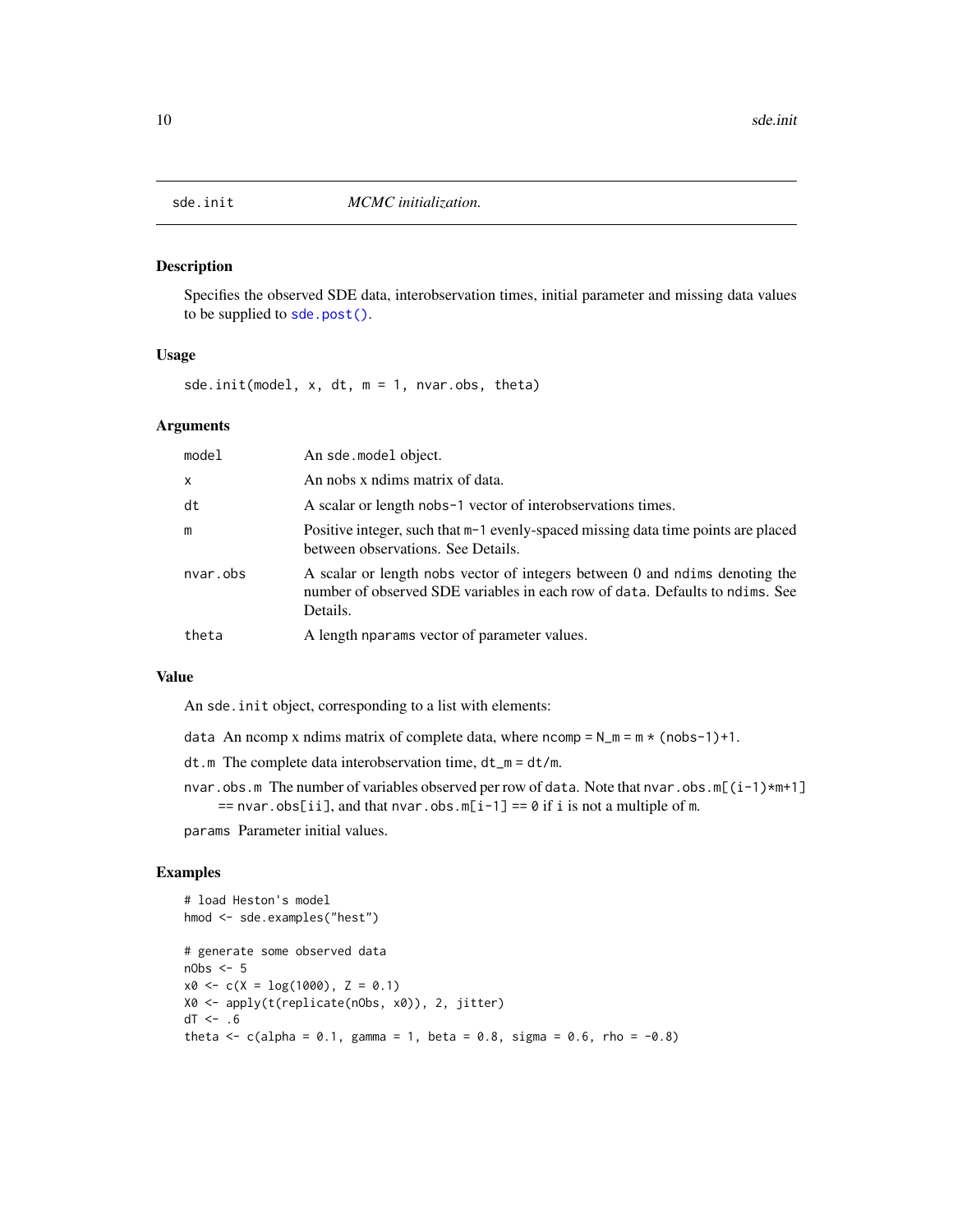#### <span id="page-10-0"></span>sde.loglik 11

```
# no missing data
sde.init(model = hmod, x = X0, dt = dT, theta = theta)
# all but endpoint volatilities are missing
sde.init(model = hmod, x = X0, dt = dT, m = 1,
        nvar.obs = c(2, rep(1, nobs-2), 2), theta = theta)# all volatilities missing,
# two completely missing SDE timepoints between observations
m <- 3 # divide each observation interval into m equally spaced timepoints
sde.init(model = hmod, x = X0, dt = dT,
        m = m, nvar.obs = 1, theta = theta)
```
<span id="page-10-1"></span>sde.loglik *SDE loglikelihood function.*

#### Description

Evaluates the loglikelihood function given SDE data and parameter values.

#### Usage

sde.loglik(model, x, dt, theta, ncores = 1)

#### Arguments

| model        | An sde.model object.                                                                                                                        |
|--------------|---------------------------------------------------------------------------------------------------------------------------------------------|
| $\mathsf{x}$ | A matrix or 3-d array of data with $dim(x)[1]$ observations and $dim(x)[2] ==$<br>ndims.                                                    |
| dt           | A scalar or vector of length $\dim(x)[1]-1$ of time intervals between observa-<br>tions.                                                    |
| theta        | A vector or matrix of parameters with nparams columns.                                                                                      |
| ncores       | If model is compiled with OpenMP, the number of cores to use for parallel pro-<br>cessing. Otherwise, uses no cres = 1 and gives a warning. |

#### Value

A vector of loglikelihood evaluations, of the same length as the third dimension of x and/or first dimension of theta. If input contains invalid data or parameters an error is thrown.

```
# load Heston's model
hmod <- sde.examples("hest")
# Simulate data
nreps <-10nobs <- 100
```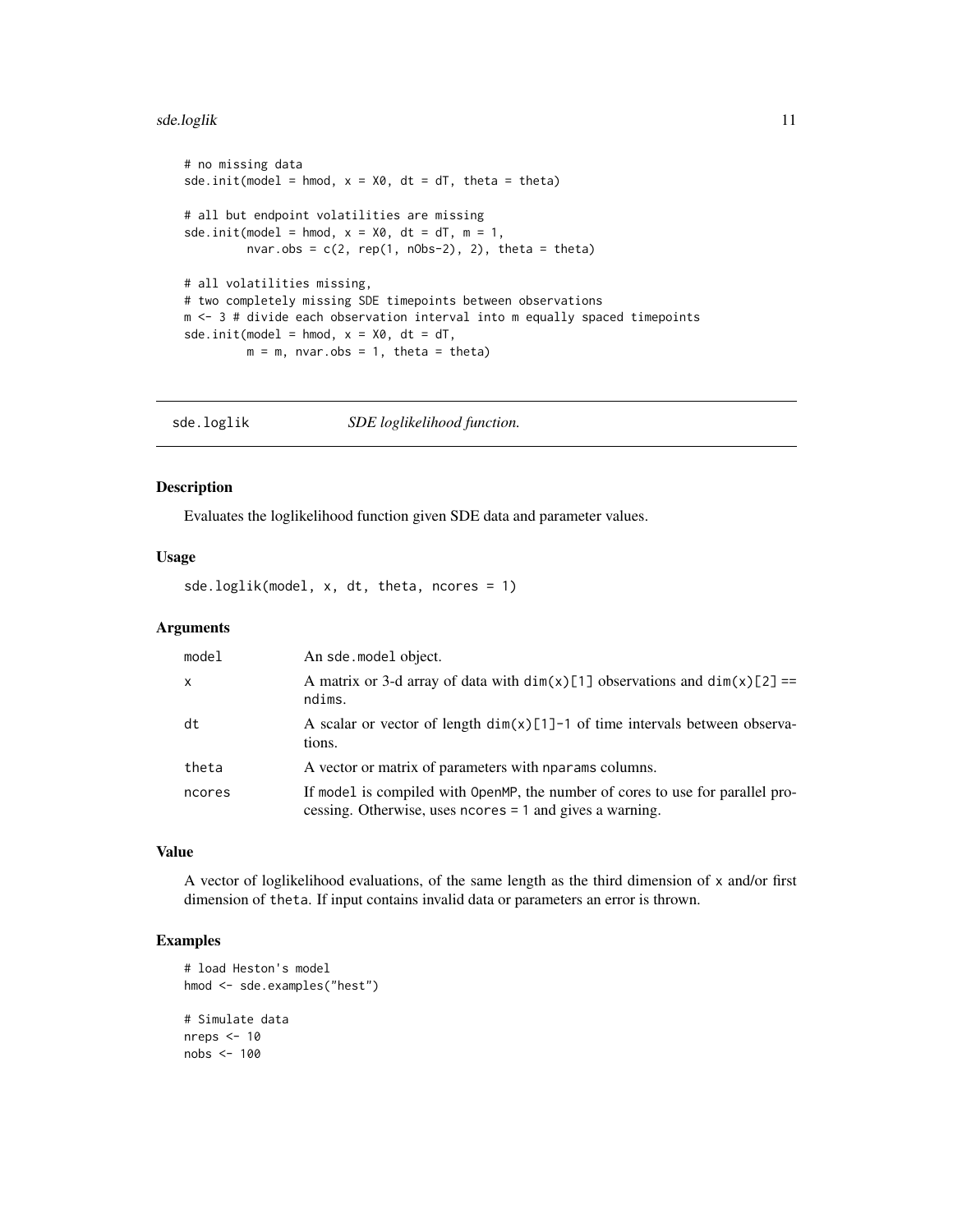```
theta \leq c(alpha = 0.1, gamma = 1, beta = 0.8, sigma = 0.6, rho = -0.8)
Theta <- apply(t(replicate(nreps, theta)), 2, jitter)
x0 \leq -c(X = log(1000), Z = 0.1)X0 <- apply(t(replicate(nreps,x0)), 2, jitter)
dT <- 1/252
hsim \leq sde.sim(model = hmod, x0 = X0, theta = Theta,
                dt = dT, dt \cdot \sin t = dT/10, nobs = nobs, nreps = nreps)
# single parameter, single data
sde.loglik(model = hmod, x = \text{hsim}\data[,,1], dt = dT, theta = theta)
# multiple parameters, single data
sde.loglik(model = hmod, x = \text{hsim}\data[,,1], dt = dT, theta = Theta)
# multiple parameters, multiple data
sde.loglik(model = hmod, x = hsim$data, dt = dT, theta = Theta)
```
<span id="page-11-1"></span>sde.make.model *Create an SDE model object.*

#### Description

Compiles the C++ code for various SDE-related algorithms and makes the routines available within R.

#### Usage

```
sde.make.model(
 ModelFile,
 PriorFile = "default",
 data.names,
 param.names,
 hyper.check,
 OpenMP = FALSE,
  ...
\lambda
```
#### Arguments

| ModelFile   | Path to the header file where the SDE model is defined.                                                                                                                |
|-------------|------------------------------------------------------------------------------------------------------------------------------------------------------------------------|
| PriorFile   | Path to the header file where the SDE prior is defined. See sde. prior() for<br>details.                                                                               |
| data.names  | Vector of names for the SDE components. Defaults to X1,,Xd.                                                                                                            |
| param.names | Vector of names for the SDE parameters. Defaults to theta1,, thetap.                                                                                                   |
| hyper.check | A function with arguments hyper, param.names, and data.names used for<br>passing the model hyper parameters to the $C++$ code. See mvn. hyper. check()<br>for details. |
| OpenMP      | Logical; whether the model is compiled with 0 pen $N_F$ for $C_{++}$ level paralleliza-<br>tion.                                                                       |
| $\cdots$    | additional arguments to $Rcpp$ : source $Cpp()$ for compiling the $C++code$ .                                                                                          |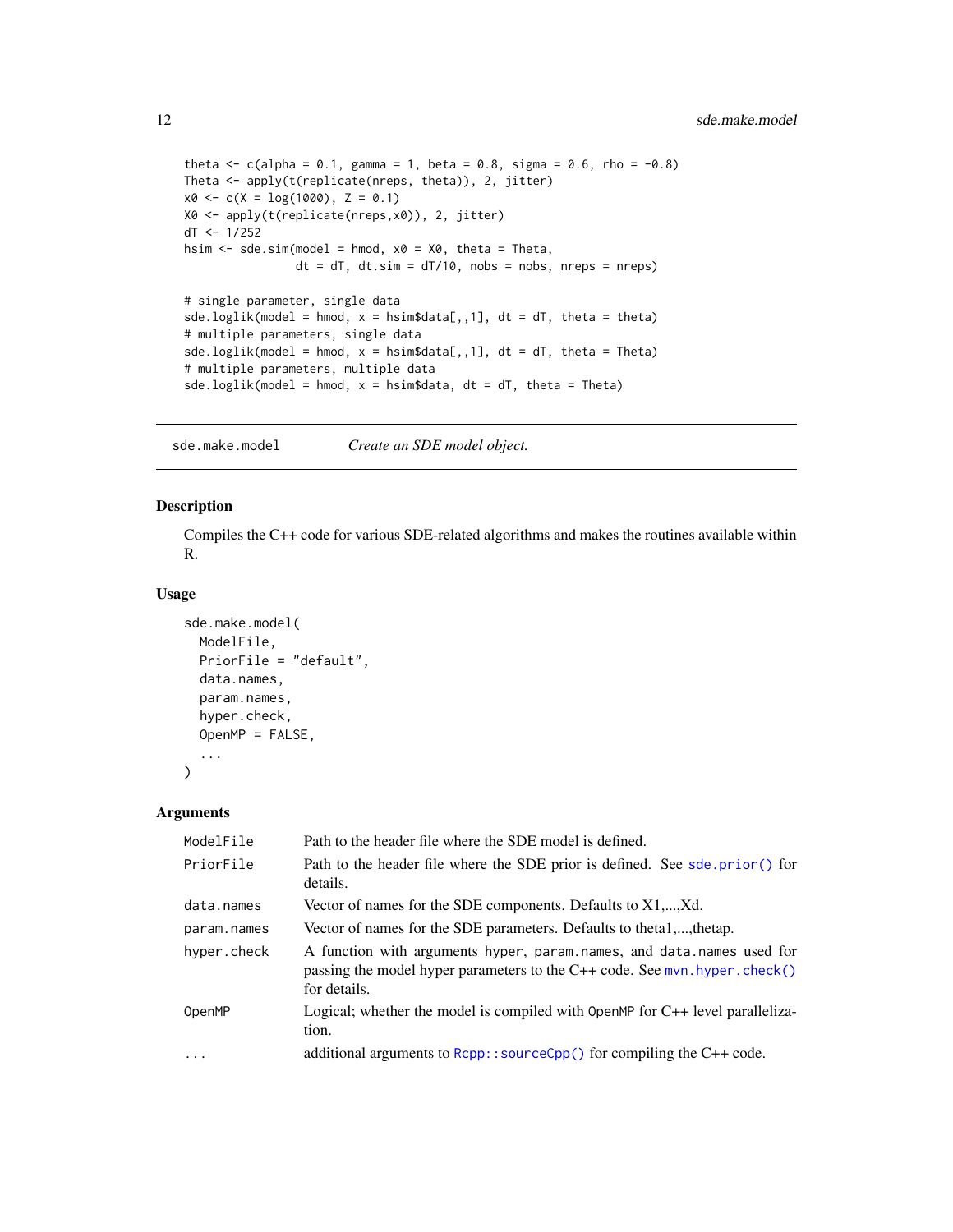#### <span id="page-12-0"></span>sde.post 13

#### Value

An sde.model object, consisting of a list with the following elements:

- ptr Pointer to C++ sde object (sdeRobj) implementing the member functions: drift/diffusion, data/parameter validators, loglikelihood, prior distribution, forward simulation, MCMC algorithm for Bayesian inference.
- ndims, nparams The number of SDE components and parameters.
- data.names, param.names The names of the SDE components and parameters.
- omp A logical flag for whether or not the model was compiled for multicore functionality with OpenMP.

#### See Also

[sde.drift\(\)](#page-7-1), [sde.diff\(\)](#page-6-1), [sde.valid\(\)](#page-18-1), [sde.loglik\(\)](#page-10-1), [sde.prior\(\)](#page-15-1), [sde.sim\(\)](#page-16-1), [sde.post\(\)](#page-12-1).

#### Examples

```
# header (C++) file for Heston's model
hfile <- sde.examples("hest", file.only = TRUE)
cat(readLines(hfile), sep = "\n")
```

```
# compile the model
param.names <- c("alpha", "gamma", "beta", "sigma", "rho")
data.names <- c("X", "Z")
hmod <- sde.make.model(ModelFile = hfile,
                       param.names = param.names,
                       data.names = data.names)
```
hmod

<span id="page-12-1"></span>sde.post *MCMC sampler for the SDE posterior.*

#### Description

A Metropolis-within-Gibbs sampler for the Euler-Maruyama approximation to the true posterior density.

#### Usage

sde.post( model, init, hyper, nsamples,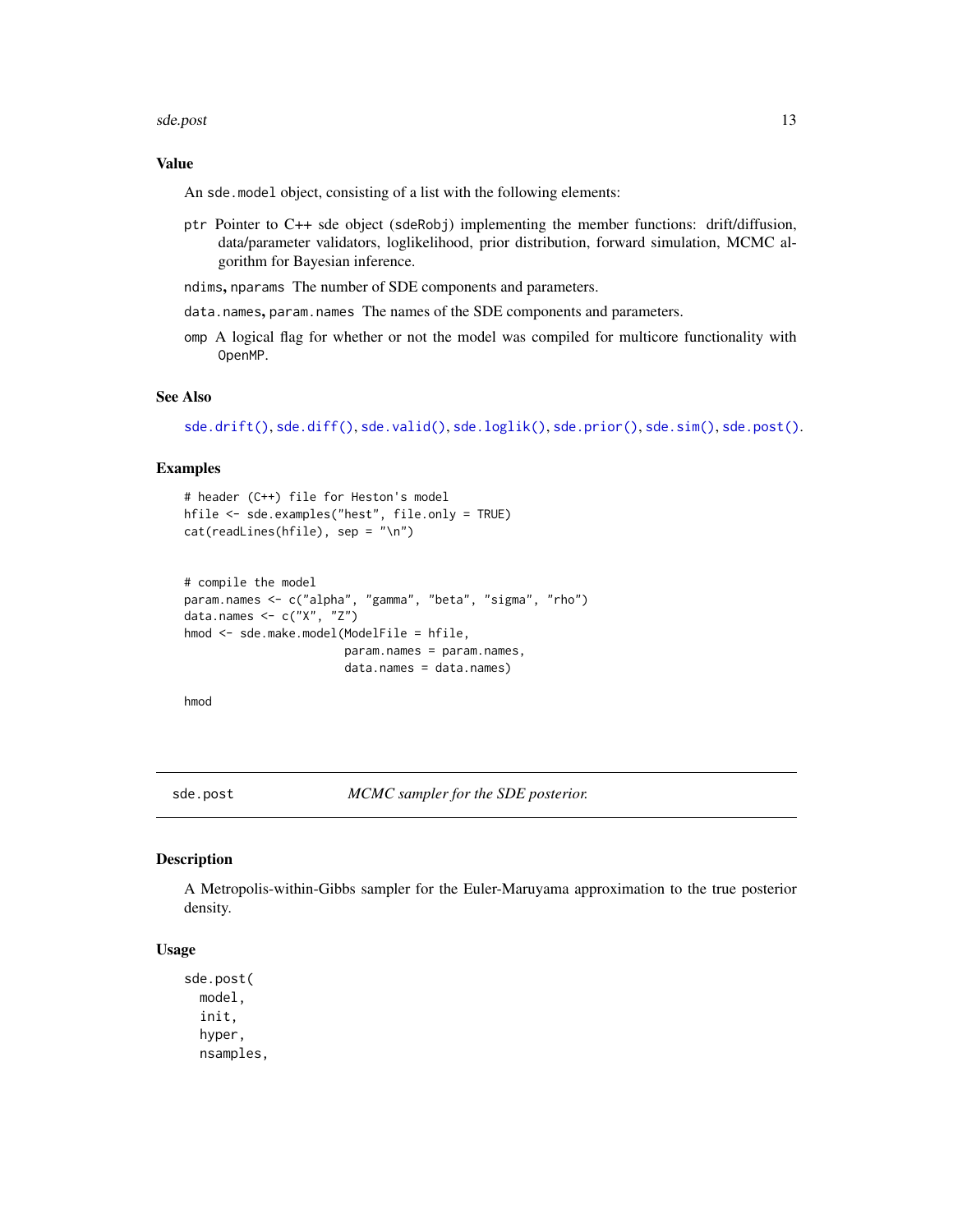```
burn,
 mwg.sd = NULL,adapt = TRUE,loglik.out = FALSE,
  last.miss.out = FALSE,
  update.data = TRUE,
  data.out,
  update.params = TRUE,
  fixed.params,
 ncores = 1,
  verbose = TRUE
\mathcal{E}
```
#### Arguments

| model         | An sde.model object constructed with sde.make.model().                                                                                     |
|---------------|--------------------------------------------------------------------------------------------------------------------------------------------|
| init          | An sde. init object constructed with sde. init().                                                                                          |
| hyper         | The hyperparameters of the SDE prior. See sde.prior().                                                                                     |
| nsamples      | Number of MCMC iterations.                                                                                                                 |
| burn          | Integer number of burn-in samples, or fraction of nsamples to prepend as burn-<br>in.                                                      |
| mwg.sd        | Standard deviation jump size for Metropolis-within-Gibbs on parameters and<br>missing components of first SDE observation (see Details).   |
| adapt         | Logical or list to specify adaptive Metropolis-within-Gibbs sampling (see De-<br>tails).                                                   |
| loglik.out    | Logical, whether to return the loglikelihood at each step.                                                                                 |
| last.miss.out | Logical, whether to return the missing sde components of the last observation.                                                             |
| update.data   | Logical, whether to update the missing data.                                                                                               |
| data.out      | A scalar, integer vector, or list of three integer vectors determining the subset of<br>data to be returned (see Details).                 |
| update.params | Logical, whether to update the model parameters.                                                                                           |
| fixed.params  | Logical vector of length nparams indicating which parameters are to be held<br>fixed in the MCMC sampler.                                  |
| ncores        | If model is compiled with OpenMP, the number of cores to use for parallel pro-<br>cessing. Otherwise, uses ncores = 1 and gives a warning. |
| verbose       | Logical, whether to periodically output MCMC status.                                                                                       |

#### Details

The Metropolis-within-Gibbs (MWG) jump sizes can be specified as a scalar, a vector or length nparams + ndims, or a named vector containing the elements defined by sde. init \$nvar.obs.m[1] (the missing variables in the first SDE observation) and fixed.params (the SDE parameters which are not held fixed). The default jump sizes for each MWG random variable are .25 \* linitial\_valuel when  $|initial_value| > 0$ , and 1 otherwise.

<span id="page-13-0"></span>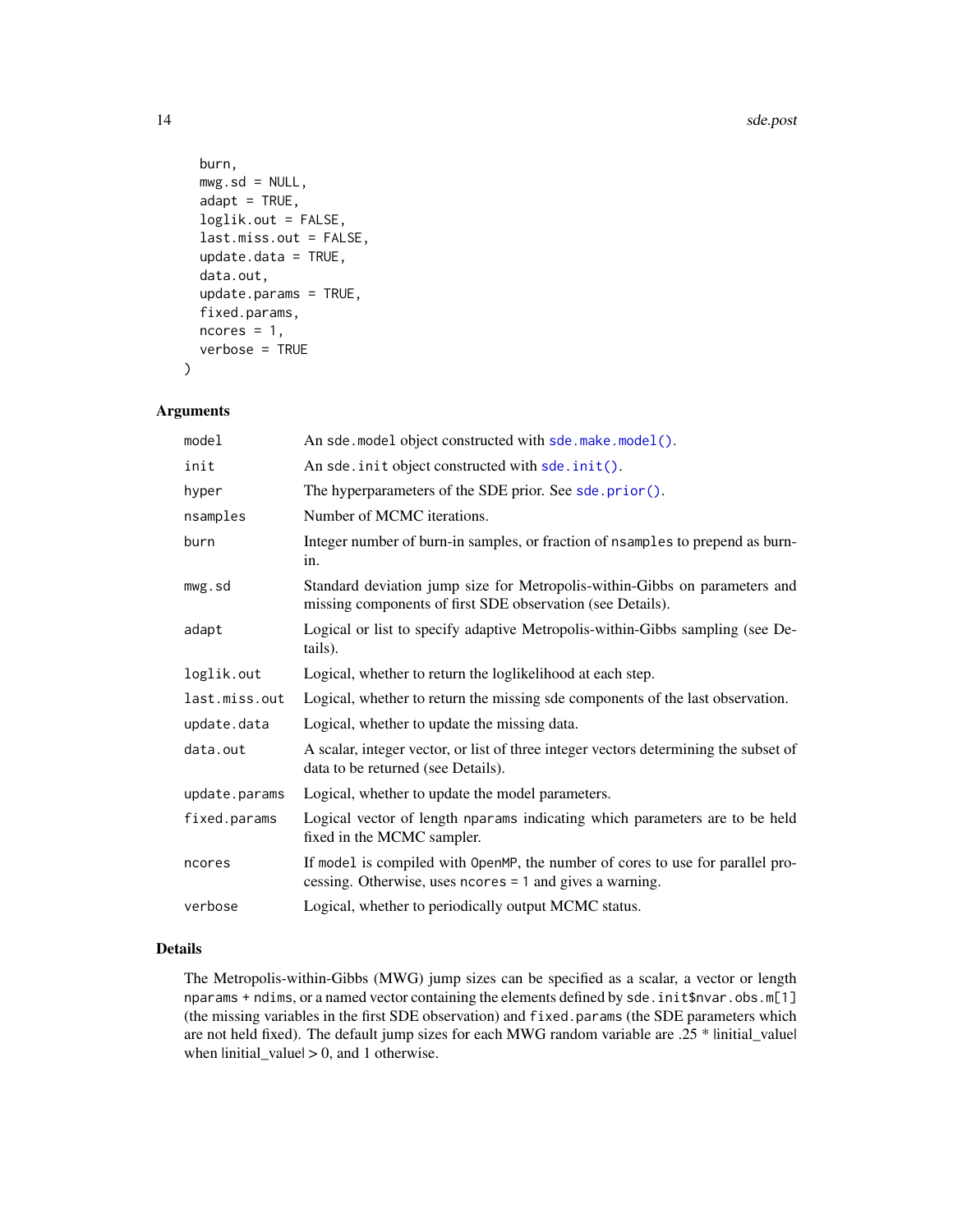adapt == TRUE implements an adaptive MCMC proposal by Roberts and Rosenthal (2009). At step n of the MCMC, the jump size of each MWG random variable is increased or decreased by  $\delta(n)$ , depending on whether the cumulative acceptance rate is above or below the optimal value of 0.44. If  $\sigma_n$  is the size of the jump at step n, then the next jump size is determined by

$$
\log(\sigma_{n+1}) = \log(\sigma_n) \pm \delta(n), \qquad \delta(n) = \min(.01, 1/n^{1/2}).
$$

When adapt is not logical, it is a list with elements max and rate, such that delta(n) = min(max,  $1/n$  rate). These elements can be scalars or vectors in the same manner as mwg.sd.

For SDE models with thousands of latent variables, data.out can be used to thin the MCMC missing data output. An integer vector or scalar returns specific or evenly-spaced posterior samples from the ncomp x ndims complete data matrix. A list with elements isamples, icomp, and idims determines which samples, time points, and SDE variables to return. The first of these can be a scalar or vector with the same meaning as before.

#### Value

A list with elements:

params An nsamples x nparams matrix of posterior parameter draws.

- data A 3-d array of posterior missing data draws, for which the output dimensions are specified by data.out.
- init The sde.init object which initialized the sampler.
- data.out A list of three integer vectors specifying which timepoints, variables, and MCMC iterations correspond to the values in the data output.
- mwg.sd A named vector of Metropolis-within-Gibbs standard devations used at the last posterior iteration.

hyper The hyperparameter specification.

- loglik If loglik.out == TRUE, the vector of nsamples complete data loglikelihoods calculated at each posterior sample.
- last.iter A list with elements data and params giving the last MCMC sample. Useful for resuming the MCMC from that point.
- last.miss If last.miss.out == TRUE, an nsamples x nmissN matrix of all posterior draws for the missing data in the final observation. Useful for SDE forecasting at future timepoints.
- accept A named list of acceptance rates for the various components of the MCMC sampler.

#### References

Roberts, G.O. and Rosenthal, J.S. "Examples of adaptive MCMC." *Journal of Computational and Graphical Statistics* 18.2 (2009): 349-367. [http://www.probability.ca/jeff/ftpdir/](http://www.probability.ca/jeff/ftpdir/adaptex.pdf) [adaptex.pdf](http://www.probability.ca/jeff/ftpdir/adaptex.pdf).

```
# Posterior inference for Heston's model
hmod <- sde.examples("hest") # load pre-compiled model
```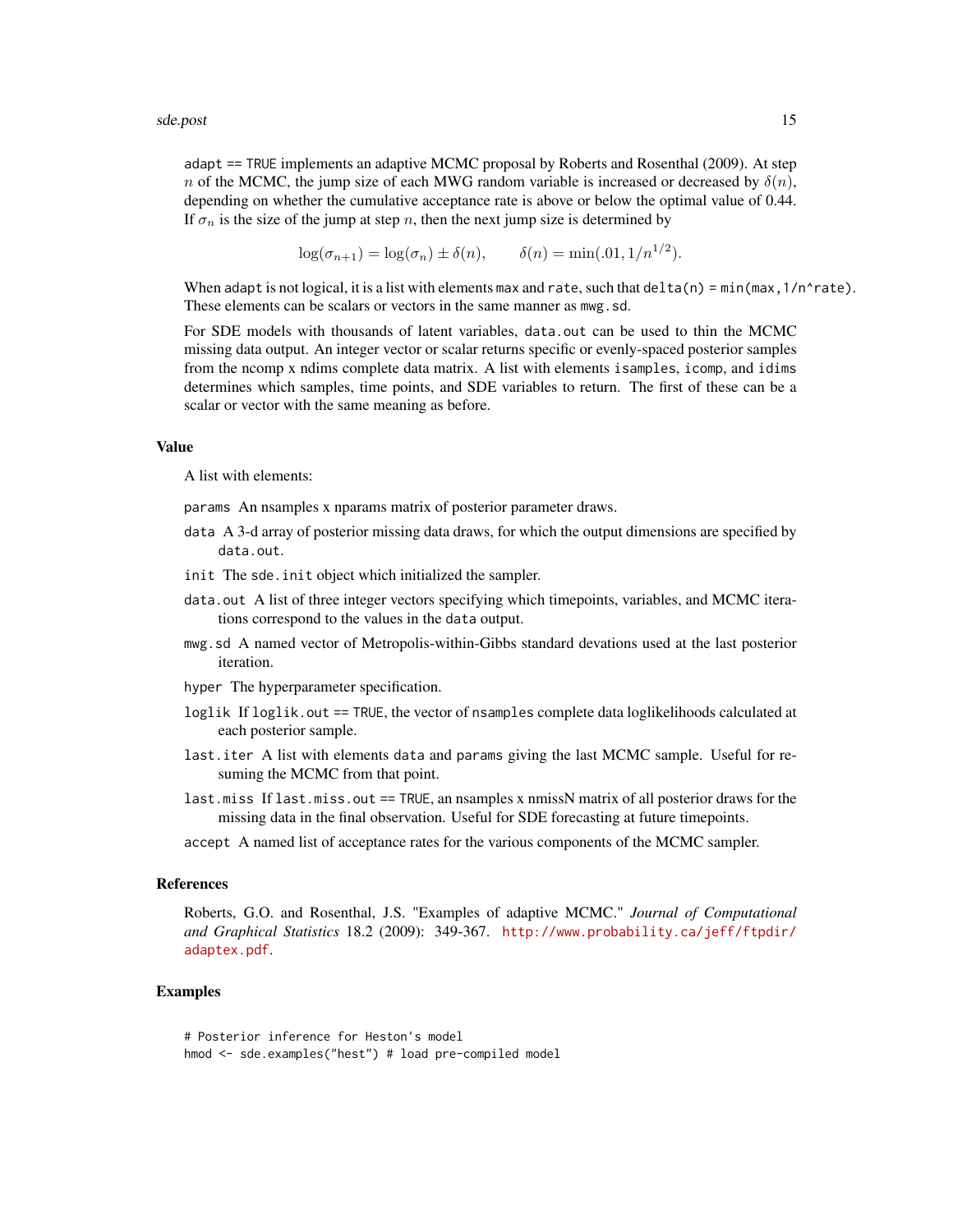```
# Simulate data
X0 \leftarrow c(X = log(1000), Z = 0.1)theta \leq c(alpha = 0.1, gamma = 1, beta = 0.8, sigma = 0.6, rho = -0.8)
dT <- 1/252
nobs <- 1000
hest.sim \leq sde.sim(model = hmod, x0 = X0, theta = theta,
                    dt = dT, dt \cdot \sin = dT/10, nobs = nobs)
# initialize MCMC sampler
# both components observed, no missing data between observations
init \leq sde.init(model = hmod, x = hest.sim$data,
                 dt = hest.sim$dt, theta = theta)
# Initialize posterior sampling argument
nsamples <- 1e4
burn <- 1e3
hyper <- NULL # flat prior
hest.post <- sde.post(model = hmod, init = init, hyper = hyper,
                      nsamples = nsamples, burn = burn)
# plot the histogram for the sampled parameters
par(mfrow = c(2,3))for(ii in 1:length(hmod$param.names)) {
  hist(hest.post$params[,ii],breaks=100, freq = FALSE,
       main = parse(text = hmod$param.name[iij], xlab = ''")}
```
<span id="page-15-1"></span>sde.prior *SDE prior function.*

#### Description

Evaluates the SDE prior given data, parameter, and hyperparameter values.

#### Usage

```
sde.prior(model, theta, x, hyper)
```
#### Arguments

| model | An sde.model object.                                   |
|-------|--------------------------------------------------------|
| theta | A vector or matrix of parameters with nparams columns. |
| X     | A vector or matrix of data with notimes columns.       |
| hyper | The hyperparameters of the SDE prior. See Details.     |

<span id="page-15-0"></span>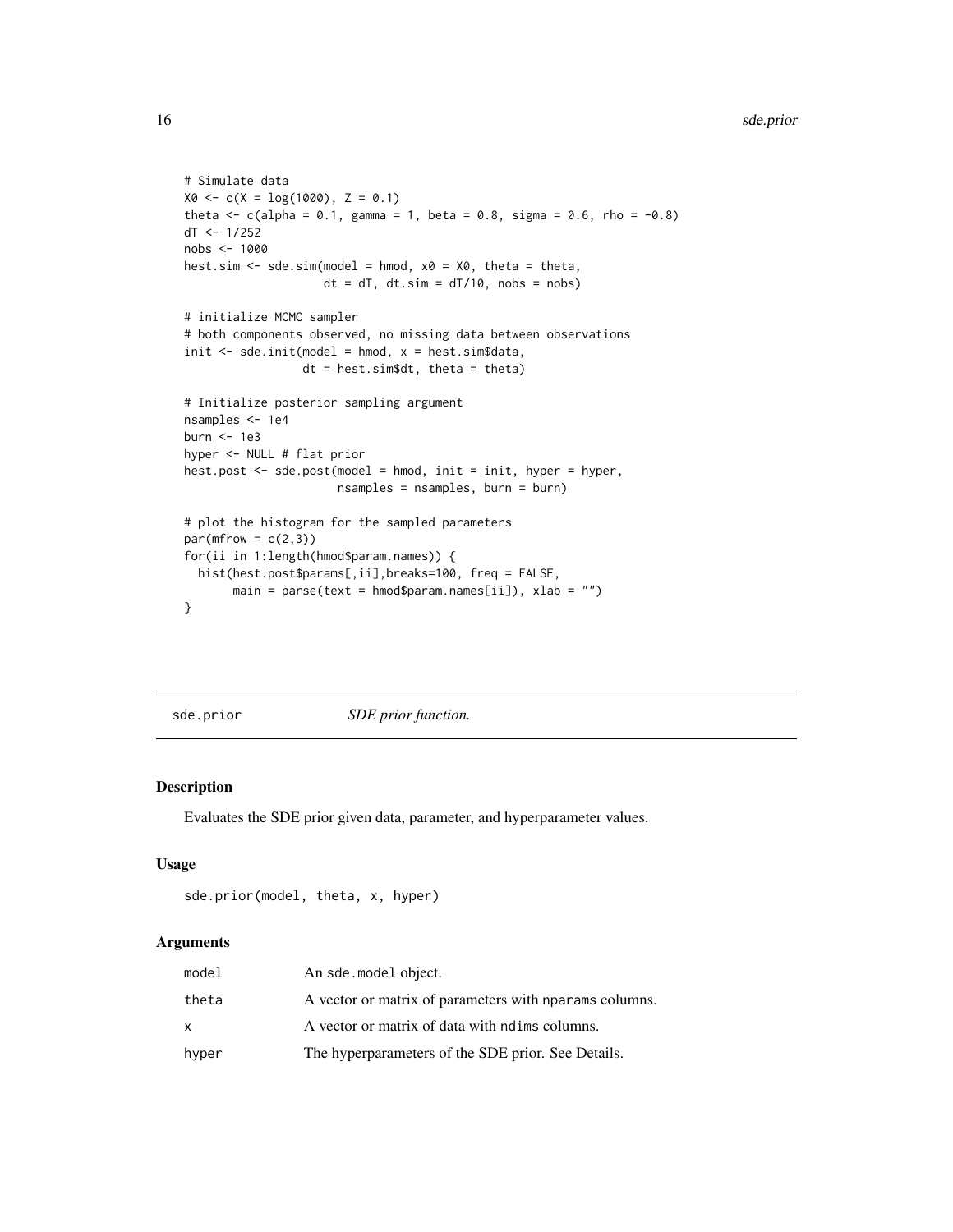#### <span id="page-16-0"></span>sde.sim and the state of the state of the state of the state of the state of the state of the state of the state of the state of the state of the state of the state of the state of the state of the state of the state of th

#### Details

The prior is constructed at the C++ level by defining a function (i.e., public member)

double logPrior(double \*theta, double \*x)

within the sdePrior class. At the R level, the hyper.check argument of [sde.make.model\(\)](#page-11-1) is a function with arguments hyper, param.names, data.names used to convert hyper into a list of NULL or double-vectors which get passed on to the C++ code. This function can also be used to throw R-level errors to protect the C++ code from invalid inputs, as is done for the default prior in [mvn.hyper.check\(\)](#page-5-1). For a full example see the "Custom Prior" section in vignette("msde-quicktut").

#### Value

A vector of log-prior densities evaluated at the inputs.

#### Examples

hmod <- sde.examples("hest") # load Heston's model

```
# setting prior for 3 parameters
rv.names <- c("alpha","gamma","rho")
mu < -rnorm(3)Sigma <- crossprod(matrix(rnorm(9),3,3))
names(mu) <- rv.names
colnames(Sigma) <- rv.names
rownames(Sigma) <- rv.names
hyper <- list(mu = mu, Sigma = Sigma)
# Simulate data
nreps <-10theta \leq c(alpha = 0.1, gamma = 1, beta = 0.8, sigma = 0.6, rho = -0.8)
x0 \leq -c(X = \log(1000), Z = 0.1)Theta <- apply(t(replicate(nreps,theta)),2,jitter)
X0 <- apply(t(replicate(nreps,x0)),2,jitter)
sde.prior(model = hmod, x = X0, theta = Theta, hyper = hyper)
```
<span id="page-16-1"></span>sde.sim *Simulation of multivariate SDE trajectories.*

#### Description

Simulates a discretized Euler-Maruyama approximation to the true SDE trajectory.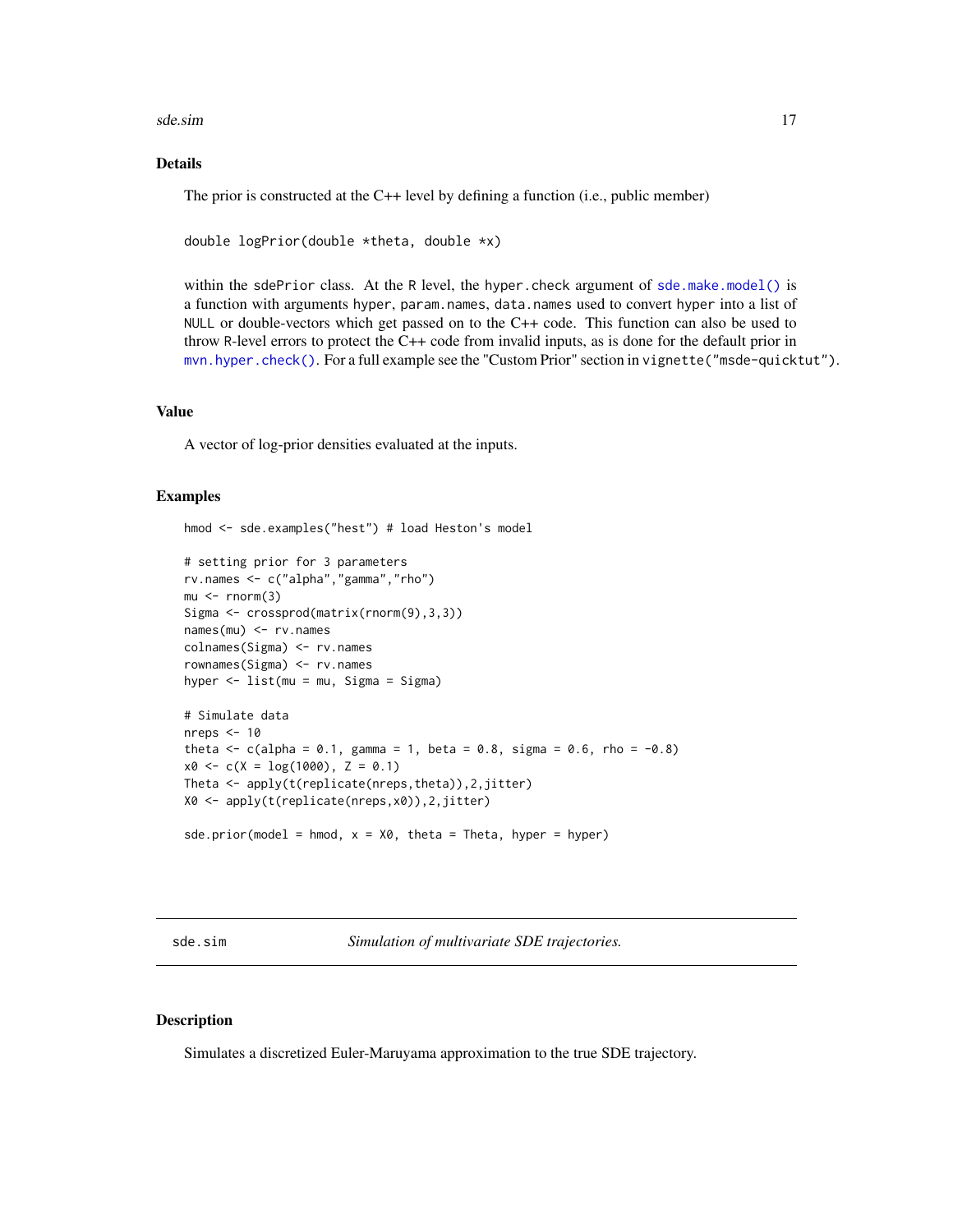18 sde.sim

#### Usage

```
sde.sim(
  model,
  x0,
  theta,
  dt,
  dt.sim,
  nobs,
  burn = \theta,
  nreps = 1,
  max.bad.draws = 5000,
  verbose = TRUE
)
```
#### Arguments

| model         | An sde.model object.                                                                                                                                                                      |
|---------------|-------------------------------------------------------------------------------------------------------------------------------------------------------------------------------------------|
| x0            | A vector or a matrix of size nreps x ndims of the SDE values at time 0.                                                                                                                   |
| theta         | A vector or matrix of size nreps x nparams of SDE parameters.                                                                                                                             |
| dt            | Scalar interobservation time.                                                                                                                                                             |
| dt.sim        | Scalar interobservation time for simulation. That is, interally the interobserva-<br>tion time is dt. sim but only one out of every dt/dt. sim simulation steps is kept<br>in the output. |
| nobs          | The number of SDE observations per trajectory to generate.                                                                                                                                |
| burn          | Scalar burn-in value. Either an integer giving the number of burn-in steps, or a<br>value between 0 and 1 giving the fraction of burn-in relative to nobs.                                |
| nreps         | The number of SDE trajectories to generate.                                                                                                                                               |
| max.bad.draws | The maximum number of times that invalid forward steps are proposed. See<br>Details.                                                                                                      |
| verbose       | Whether or not to display information on the simulation.                                                                                                                                  |

#### Details

The simulation algorithm is a Markov process with  $Y_0 = x_0$  and

 $Y_{t+1} \sim \mathcal{N}(Y_t + \text{dr}(Y_t, \theta) dt_{\text{sim}}, \text{df}(Y_t, \theta) dt_{\text{sim}}),$ 

where  $dr(y, \theta)$  is the SDE drift function and  $df(y, \theta)$  is the diffusion function on the **variance** scale. At each step, a while-loop is used until a valid SDE draw is produced. The simulation algorithm terminates after nreps trajectories are drawn or once a total of max.bad.draws are reached.

#### Value

A list with elements:

data An array of size nobs x ndims x nreps containing the simulated SDE trajectories.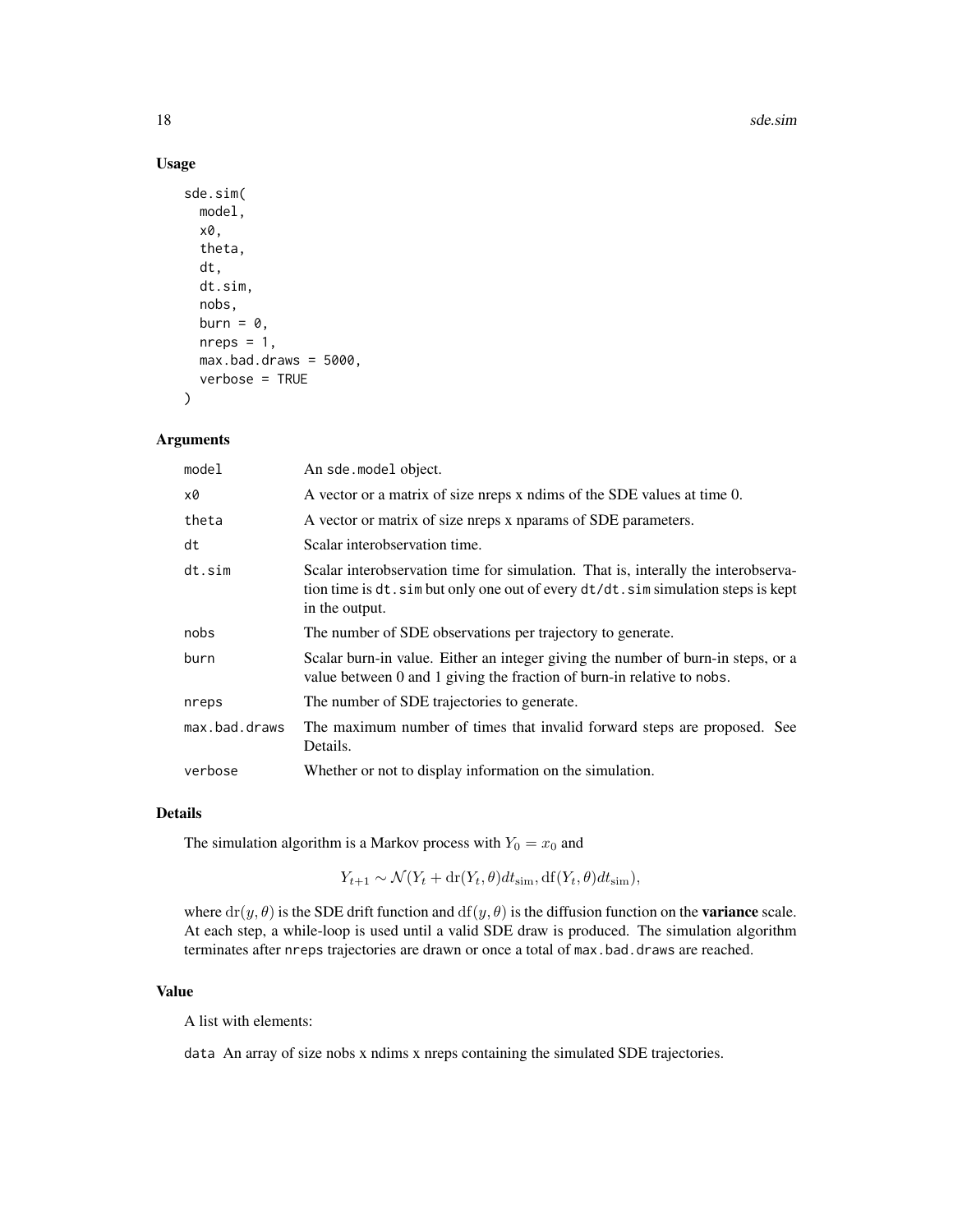#### <span id="page-18-0"></span>sde.valid 19

params The vector or matrix of parameter values used to generate the data.

dt, dt.sim The actual and internal interobservation times.

nbad The total number of bad draws.

#### Examples

```
# load pre-compiled model
hmod <- sde.examples("hest")
# initial values
x0 \leq -c(X = \log(1000), Z = 0.1)theta <- c(alpha = 0.1, gamma = 1, beta = 0.8, sigma = 0.6, rho = -0.8)
# simulate data
dT < -1/252nobs <- 2000
burn <- 500
hsim \leq sde.sim(model = hmod, x0 = x0, theta = theta,
                dt = dT, dt \cdot \sin = dT/10,
                nobs = nobs, burn = burn)
par(mfrow = c(1,2))plot(hsim$data[,"X"], type = "l", xlab = "Time", ylab = "",
     main = expression(X[t]))
plot(hsim$data[,"Z"], type = "l", xlab = "Time", ylab = "",
     main = expression(Z[t]))
```
<span id="page-18-1"></span>

sde.valid *SDE data and parameter validators.*

#### Description

Checks whether input SDE data and parameters are valid.

#### Usage

```
sde.valid.data(model, x, theta)
```
sde.valid.params(model, theta)

#### Arguments

| model | An sde.model object.                                               |
|-------|--------------------------------------------------------------------|
| X     | A length-notime vector or notime-column matrix of SDE data.        |
| theta | A length-nparams vector or nparams-column of SDE parameter values. |

#### Value

A logical scalar or vector indicating whether the given data/parameter pair is valid.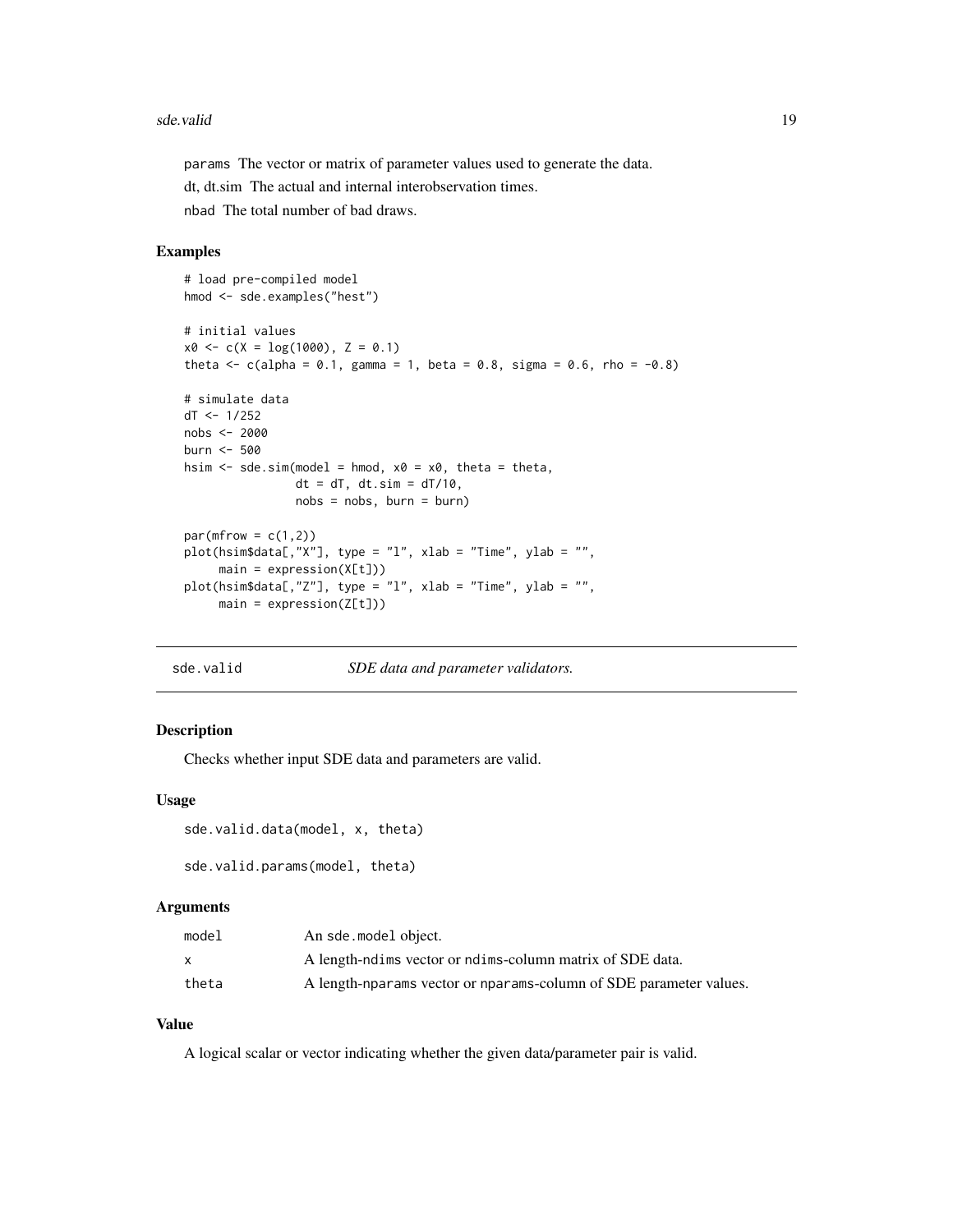```
# Heston's model
# valid data is: Z > 0
# valid parameters are: gamma, sigma > 0, |rho| < 1, beta > .5 * sigma^2
hmod <- sde.examples("hest") # load model
theta \leq c(alpha = 0.1, gamma = 1, beta = 0.8, sigma = 0.6, rho = -0.8)
# valid data
x0 \leq -c(X = log(1000), Z = 0.1)sde.valid.data(model = hmod, x = x0, theta = theta)
# invalid data
x0 \leq -c(X = \log(1000), Z = -0.1)sde.valid.data(model = hmod, x = x0, theta = theta)
# valid parameters
theta <- c(alpha = 0.1, gamma = 1, beta = 0.8, sigma = 0.6, rho = -0.8)
sde.valid.params(model = hmod, theta = theta)
# invalid parameters
theta <- c(alpha = 0.1, gamma = -4, beta = 0.8, sigma = 0.6, rho = -0.8)
sde.valid.params(model = hmod, theta = theta)
```